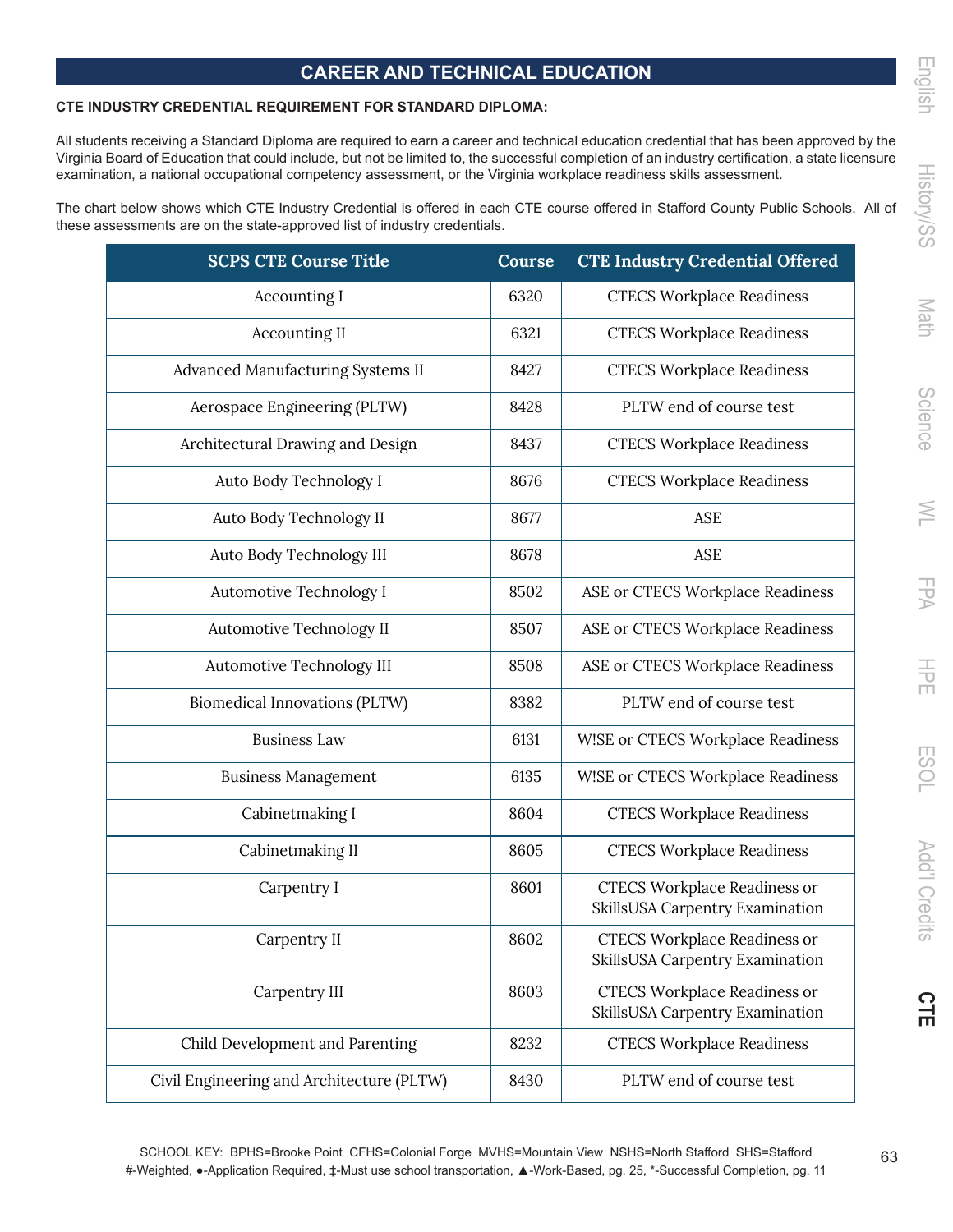| <b>SCPS CTE Course Title</b>                | Course        | <b>CTE Industry Credential Offered</b>                                             |
|---------------------------------------------|---------------|------------------------------------------------------------------------------------|
| Computer Integrated Manufacturing (PLTW)    | 8442          | PLTW end of course test                                                            |
| <b>Construction Trades I</b>                | 9071          | <b>CTECS Workplace Readiness</b>                                                   |
| Cosmetology I                               | 8745          | <b>CTECS Workplace Readiness</b>                                                   |
| Cosmetology II                              | 8746          | <b>State License Exam</b>                                                          |
| Criminal Justice I                          | 8702          | <b>CTECS Workplace Readiness</b>                                                   |
| Criminal Justice II                         | 8703          | <b>CTECS Workplace Readiness</b>                                                   |
| Culinary Arts I                             | 8275          | NRF-ServSafe                                                                       |
| Culinary Arts II                            | 8276          | END of Course ACF, if applicable                                                   |
| <b>Culinary Arts Specialization</b>         | 8279          | END of Course ACF, if applicable                                                   |
| Cybersecurity and IT Fundamentals           | 6302          | CTECS Workplace Readiness or other<br>(TBD)                                        |
| <b>Cybersecurity Software Operations</b>    | 6304          | CTECS Workplace Readiness or other<br>(TBD)                                        |
| DE VA Teachers for Tomorrow I               | 9062<br>9062D | <b>CTECS Workplace Readiness</b>                                                   |
| DE VA Teachers for Tomorrow II              | 9072<br>9072D | <b>CTECS Workplace Readiness</b>                                                   |
| Design, Multimedia, and Web Technologies I  | 6630          | <b>MOS</b>                                                                         |
| Design, Multimedia, and Web Technologies II | 6631          | <b>MOS Student Choice</b>                                                          |
| <b>Digital Applications</b>                 | 6611          | <b>CTECS Workplace Readiness</b>                                                   |
| Digital Electronics (PLTW)                  | 8440          | PLTW end of course test                                                            |
| Digital Visualization                       | 8459          | <b>CTECS Workplace Readiness</b>                                                   |
| Drafting I                                  | 8530          | <b>CTECS Workplace Readiness</b>                                                   |
| Drafting II                                 | 8531          | ADDA-Mechanical                                                                    |
| Drafting III                                | 8532          | ADDA-Architectural                                                                 |
| Early Childhood Education and Services I    | 8285          | <b>CTECS Workplace Readiness</b>                                                   |
| Early Childhood Education and Services II   | 8286          | NOCTI Early Child or<br><b>CTECS Workplace Readiness</b>                           |
| <b>Economics and Personal Finance</b>       | 6120          | WISE Financial Literacy                                                            |
| Electricity I                               | 8533          | <b>CTECS Workplace Readiness or</b><br>SkillsUSA Residential Wiring<br>Examination |
| <b>Electricity II</b>                       | 8534          | <b>CTECS Workplace Readiness or</b><br>SkillsUSA Residential Wiring<br>Examination |
| <b>Electricity III</b>                      | 8535          | <b>CTECS Workplace Readiness or</b><br>SkillsUSA Residential Wiring<br>Examination |

SCHOOL KEY: BPHS=Brooke Point CFHS=Colonial Forge MVHS=Mountain View NSHS=North Stafford SHS=Stafford #-Weighted Grade, **●**-Application Required, ‡-Must use school transportation, ▲-Work-Based, pg.25, \*-Successful Completion, pg. 11

**CTE**

ESOL Add'l Credits

English History/SS Math Science WL FPA HPE ESOL Add'l Credits

 $\geq$ 

 $VdI$ 

 $\frac{1}{2}$ 

Science

English

History/SS

Math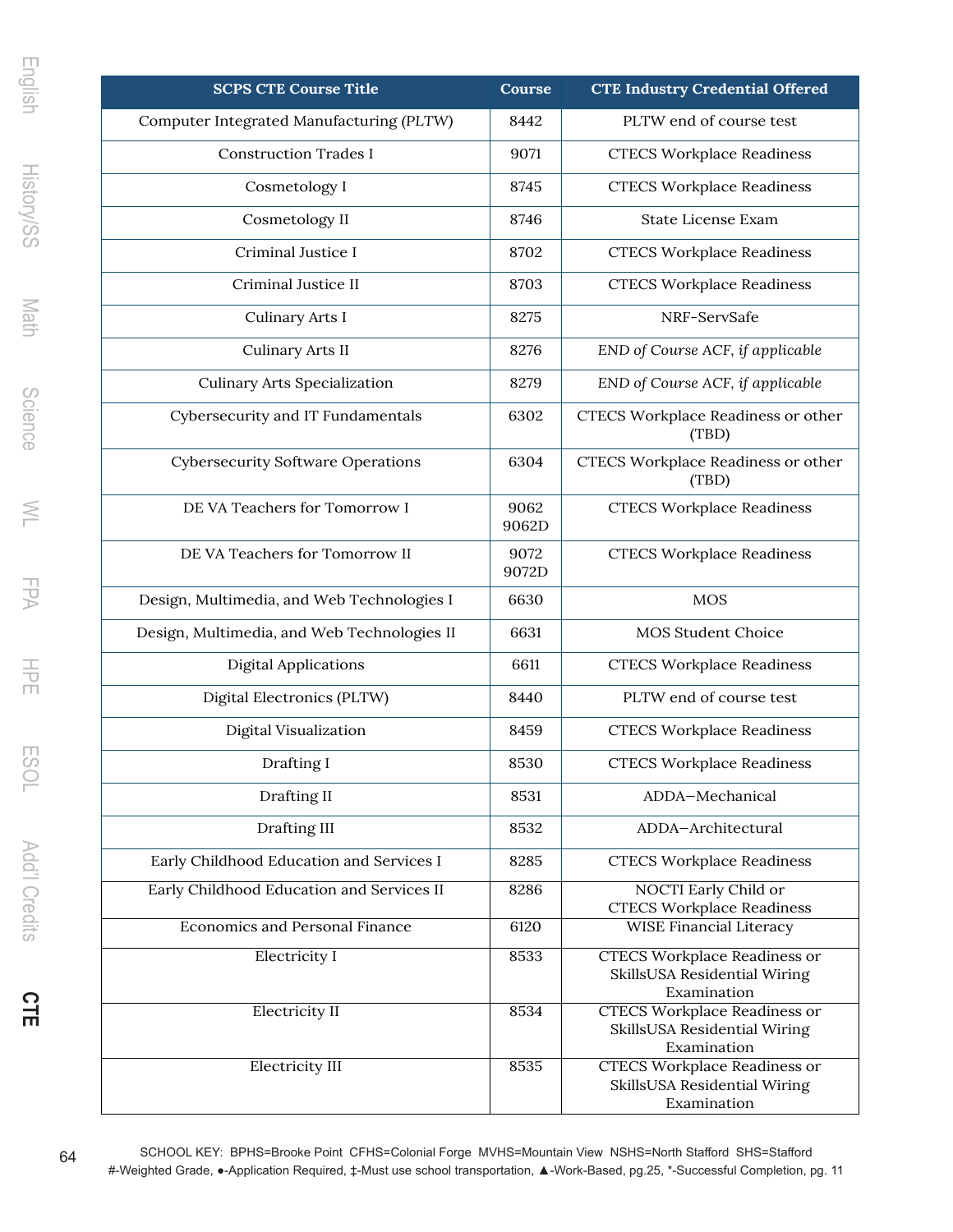| <b>SCPS CTE Course Title</b>                  | Course        | <b>CTE Industry Credential Offered</b>          |
|-----------------------------------------------|---------------|-------------------------------------------------|
| Emergency Medical Technician I                | 8333          | <b>CTECS Workplace Readiness</b>                |
| Emergency Medical Technician II, III          | 8334/<br>8335 | <b>EMT</b>                                      |
| <b>Emergency Medical Telecommunication</b>    | 8337          | Certified Emergency Telecommunicator            |
| Engineering Design and Development (PLTW)     | 8443          | PLTW end of course test                         |
| <b>Engineering Drawing and Design</b>         | 8436          | <b>CTECS Workplace Readiness</b>                |
| <b>Engineering Exploration</b>                | 8450          | <b>CTECS Workplace Readiness</b>                |
| <b>Engineering Studies</b>                    | 8491          | <b>CTECS Workplace Readiness</b>                |
| <b>Family Relations</b>                       | 8225          | <b>CTECS Workplace Readiness</b>                |
| <b>Fashion Marketing I</b>                    | 8140          | <b>CTECS Workplace Readiness</b>                |
| <b>Fashion Marketing II</b>                   | 8145          | <b>CTECS Workplace Readiness</b>                |
| Firefighter I & II                            | 8705&<br>8706 | Firefighter I & II Certification<br>Examination |
| <b>Geospatial Technology I</b>                | 8423<br>8423D | <b>CTECS Workplace Readiness</b>                |
| Geospatial Technology II                      | 8424<br>8424D | CTECS Workplace Readiness or other<br>(TBD)     |
| Graphic Imaging Technology I                  | 8660          | SkillsUSA PrintE-Graphics<br>Communications     |
| Graphic Imaging Technology II                 | 8661          | SkillsUSA PrintE-Graphics<br>Communications     |
| Greenhouse Plant Production and Management    | 8035          | <b>CTECS Workplace Readiness</b>                |
| <b>Health Assisting Careers</b>               | 8331          | NOCTI- Health Assistant                         |
| Horticulture Sciences                         | 8034          | <b>CTECS Workplace Readiness</b>                |
| Human Body Systems (PLTW)                     | 8380          | PLTW end of course test                         |
| IB Business & Management and Supervision (SL) | IB6135        | <b>CTECS Workplace Readiness</b>                |
| Introduction to Engineering Design (PLTW)     | 8439          | PLTW end of course test                         |
| Introduction to Fashion Careers               | 8248          | <b>CTECS Workplace Readiness</b>                |
| Introduction to Health and Medical Sciences   | 8302          | <b>CTECS Workplace Readiness</b>                |
| Introduction to Interior Design               | 8255          | <b>CTECS Workplace Readiness</b>                |
| Landscaping                                   | 8036          | <b>CTECS Workplace Readiness</b>                |
| Life Planning                                 | 8227          | <b>CTECS Workplace Readiness</b>                |

English

English History/SS Math Science WL FPA HPE ESOL Add'l Credits **History/SS** Math Science  $\geq$ FPA

玉 **ESOL** Add'l Credits

**CTE**

SCHOOL KEY: BPHS=Brooke Point CFHS=Colonial Forge MVHS=Mountain View NSHS=North Stafford SHS=Stafford #-Weighted, **●**-Application Required, ‡-Must use school transportation, ▲-Work-Based, pg. 25, \*-Successful Completion, pg. 11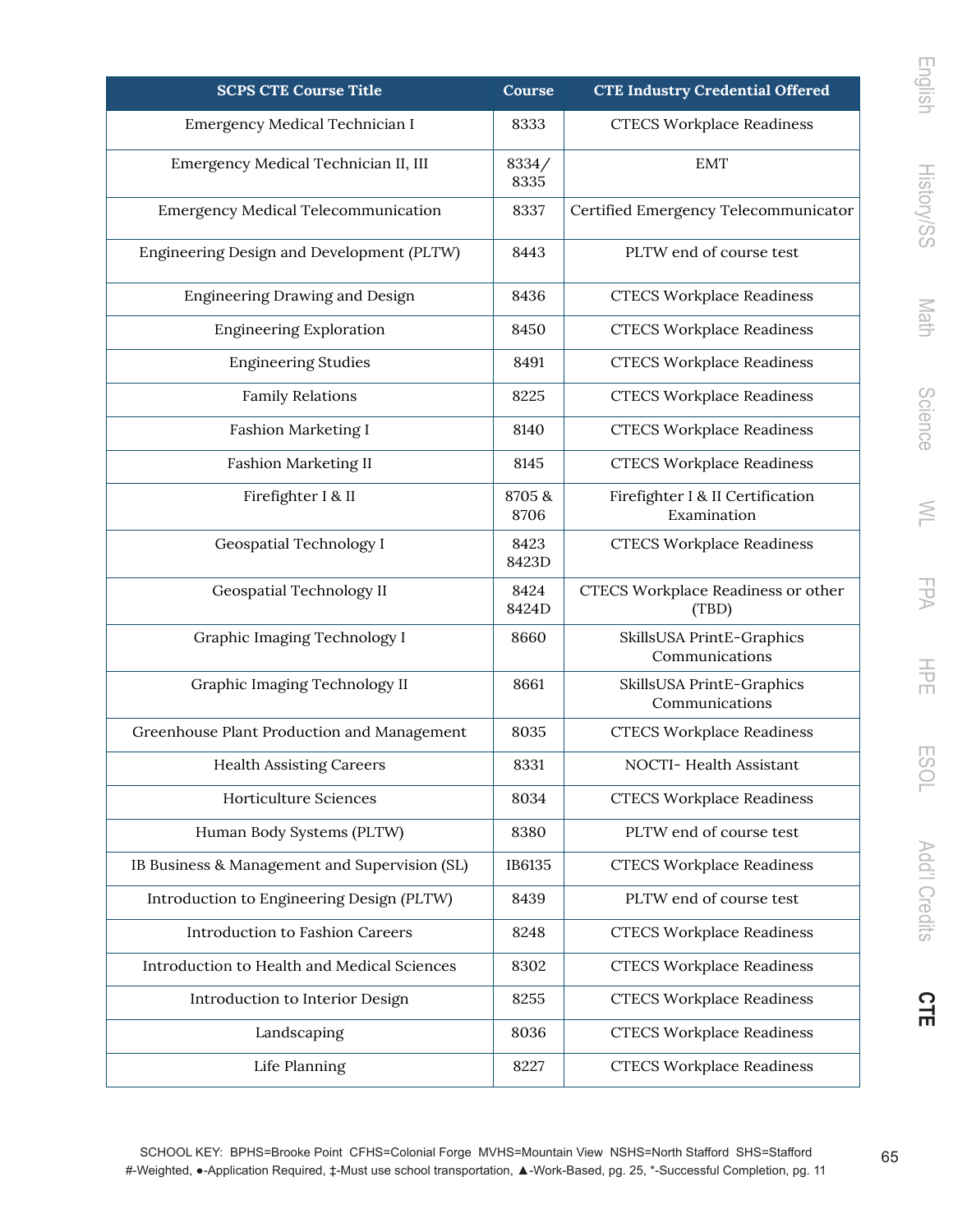| <b>SCPS CTE Course Title</b>            | Course | <b>CTE Industry Credential Offered</b>                               |
|-----------------------------------------|--------|----------------------------------------------------------------------|
| <b>Manufacturing Systems</b>            | 8425   | <b>CTECS Workplace Readiness</b>                                     |
| Marketing I                             | 8120   | <b>CTECS Workplace Readiness</b>                                     |
| Marketing II                            | 8130   | <b>CTECS Workplace Readiness</b>                                     |
| Masonry I                               | 8512   | <b>CTECS Workplace Readiness or</b><br>SkillsUSA Masonry Examination |
| Masonry II                              | 8513   | <b>CTECS Workplace Readiness or</b><br>SkillsUSA Masonry Examination |
| Masonry III                             | 8514   | <b>CTECS Workplace Readiness or</b><br>SkillsUSA Masonry Examination |
| Master Barbering I                      | 8743   | <b>CTECS Workplace Readiness</b>                                     |
| Master Barbering II                     | 8744   | <b>State License Exam</b>                                            |
| Military Science I (JROTC)              | 7913   | ASVAB or CTECS Workplace Readiness                                   |
| Military Science II (JROTC)             | 7916   | ASVAB or CTECS Workplace Readiness                                   |
| Military Science III (JROTC)            | 7918   | ASVAB or CTECS Workplace Readiness                                   |
| Military Science IV (JROTC)             | 7919   | ASVAB or CTECS Workplace Readiness                                   |
| Nurse Aide I                            | 8360   | <b>CTECS Workplace Readiness</b>                                     |
| Nurse Aide II                           | 8362   | C.N.A.                                                               |
| Nutrition and Wellness                  | 8229   | <b>CTECS Workplace Readiness</b>                                     |
| Office Specialist I                     | 6740   | <b>CTECS Workplace Readiness</b>                                     |
| Office Specialist II                    | 6741   | <b>CTECS Workplace Readiness</b>                                     |
| Office Specialist III                   | 6742   | <b>CTECS Workplace Readiness</b>                                     |
| Principles of Biomedical Science (PLTW) | 8379   | PLTW end of course test                                              |
| Principles of Business and Marketing    | 6115   | W!SE or CTECS Workplace Readiness                                    |
| Principles of Engineering (PLTW)        | 8441   | PLTW end of course test                                              |
| Production Systems                      | 8447   | <b>CTECS Workplace Readiness</b>                                     |

**CTE**